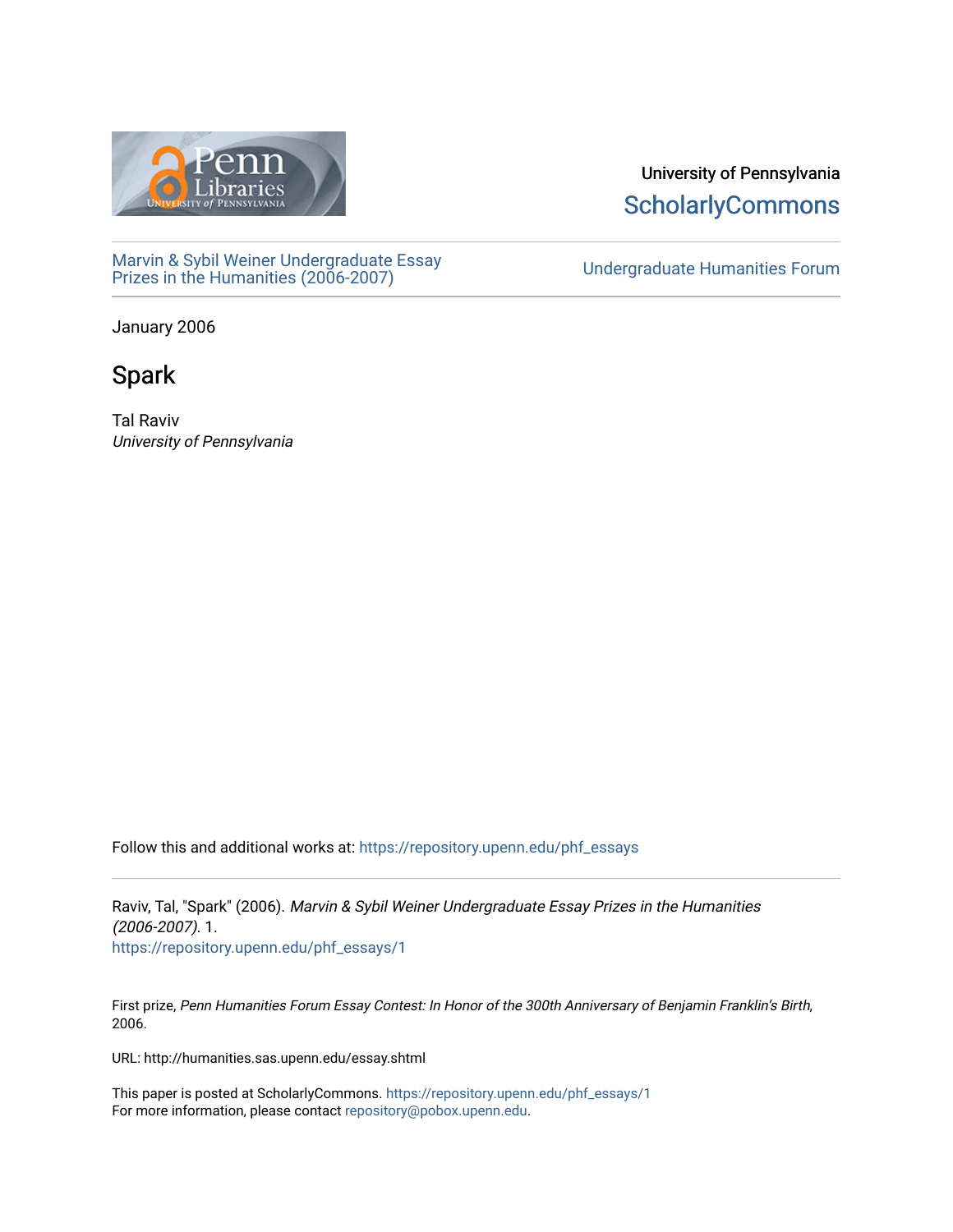## Spark

#### **Comments**

First prize, Penn Humanities Forum Essay Contest: In Honor of the 300th Anniversary of Benjamin Franklin's Birth, 2006.

URL: http://humanities.sas.upenn.edu/essay.shtml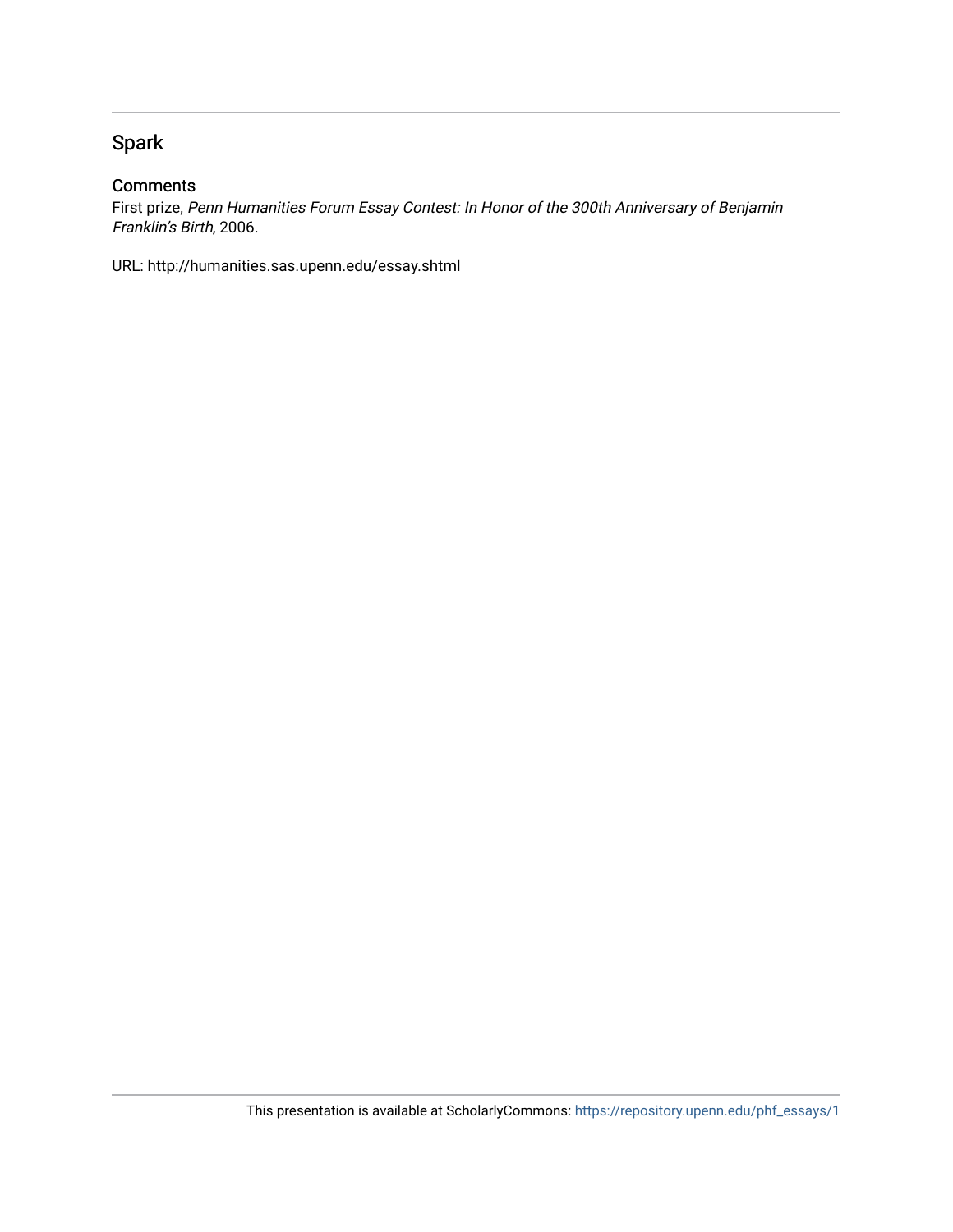### Spark

#### by Tal Raviv

At the age of nine, young Linus had made up his mind to be a chemical engineer. Growing up in Portland, Oregon, he was fascinated by the natural world, and devoured books with unnatural appetite. Linus excelled at school, especially impressing his chemistry teacher, who awarded him an extra semester of credit for his work. By the fall of 1916, the 15-year-old senior was already prepared to graduate from high school. Linus had all the necessary credits, except for two history courses. Nevertheless, that September, he decided he was uninterested in *American History I* and *II*, and left the school without a diploma.

Still eligible to enroll in a nearby agricultural college, Linus resolved to take as many mathematics courses as possible, and to major in chemical engineering. Back home, his mother envisioned a different future for her son. She firmly opposed higher education. To her, college was "effete and strange." In her mind, a real man was self-taught, as the men in her family had been. She insisted that Linus work at a local machine shop and start bringing home regular wages.

Sensing that his life's goal was threatened, Linus disobeyed his mother and enrolled in the Oregon Agricultural College at the age of sixteen. There, he won the support of nearly all the faculty he met. After graduating, he immediately continued his education to earn his Ph.D. from Caltech (Goertzel 21-24). Seventy-three years and two Nobel Prizes later, Professor Linus Pauling was world-renowned for his contributions to the fields of Organic Chemistry, Molecular Biology, and Medicine. In a 1990 interview, he said the following (a quote I would find on the first page of my first Chemical Engineering textbook): "Why?" he asked, referring to his earth-shattering contributions to fields in which he had never taken courses, let alone earned any degree. "Why am I able to do these things? You see, I got such a good basic education in the fields where it is difficult for most people to learn by themselves." ("Linus Pauling, Ph.D. Interview")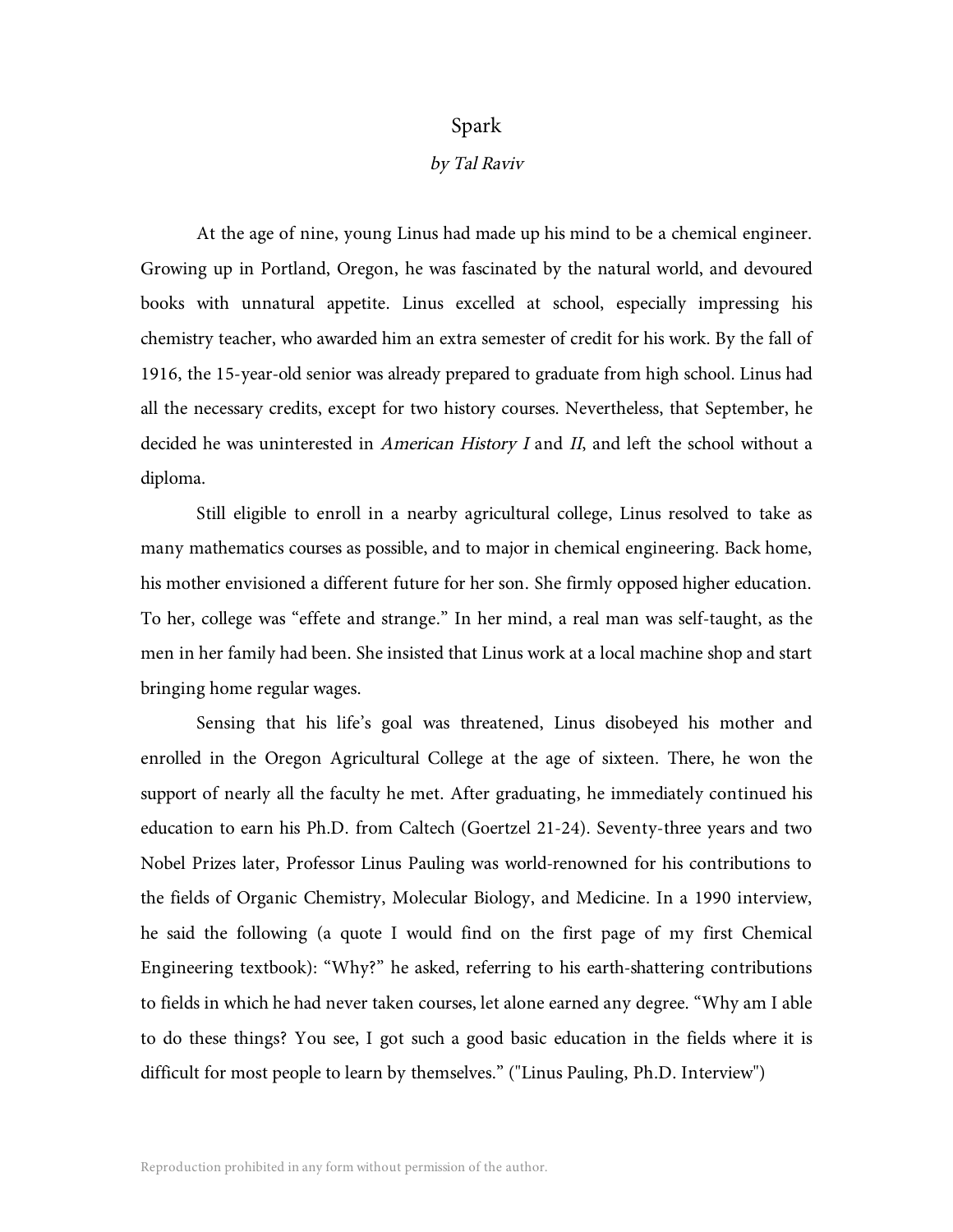It's tempting to interpret Ben Franklin's vision for multidisciplinary education as a curriculum of quantity. Adding more departments and requiring the study of far more varied subjects is what, on the surface, he mainly announces in Proposals Relating to the Education of Youth in Pensilvania. On first pass, the document seems unremarkable. One would be hard-pressed to find an American university today without an English department (even the Massachusetts Institute of Technology offers a major in literature), or a science class without a laboratory component. Students who might major in physics are still exposed to courses in writing, history, and foreign languages. General requirements ensure that students learn, as British educator Thomas Huxley wrote, "something about everything, and everything about something." At least today, Franklin's ideas for a multidisciplinary education are widely adopted, and it seems that his vision has been achieved.

Or has it? Is it true that an education needs only to be diverse to be of quality? Is a university which provides its students with courses in both the arts and sciences doing enough to prepare them for their most effective citizenship? Perhaps Benjamin Franklin's proposal for America's first university implies teaching youth something more.

\*\*\*

In the fall of 1973, Ashok Gadgil arrived at the University of California at Berkeley to enroll in the physics Ph.D. program. After completing both his bachelor's and master's degrees in India, Gadgil was in for a shock – and a reaffirmation of purpose – when he arrived in the United States. "Two things really struck me while I was in graduate school," he said. "One was the high level of affluence in the United States. The second thing was getting a sense of how important it is to have science applied to address problems that are societally significant. They may not be scientifically significant, because the basic science is well understood, but nobody had bothered to take the final step to convert that into a useful technology."

In the 1990s, Gadgil began investigating the use of ultraviolet (UV) radiation in killing bacteria and viruses. The motivation for his work came from his first-hand knowledge of epidemics: while living in India, Gadgil found himself in the midst of a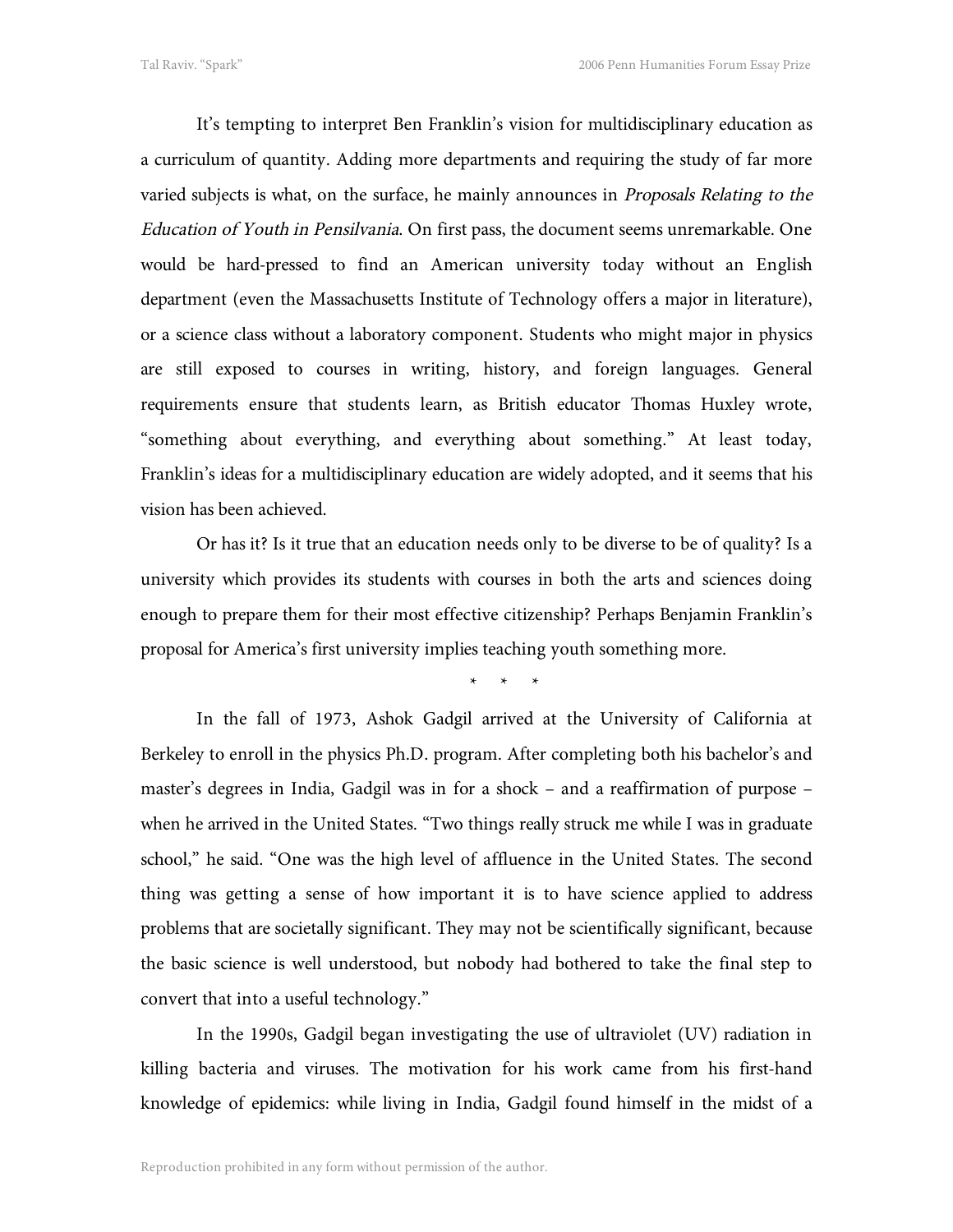drinking water hepatitis infection which affected many of his friends and neighbors. Gadgil was familiar with the global problem of diseases spreading through public drinking water, one of the most rapid and lethal modes of disease propagation. In 1993, after a cholera outbreak in Bangladesh that resulted in over 10,000 deaths, he resolved to apply his knowledge of physics and engineering to a problem which was sociological, civic, and medical in nature.

That summer, together with a student, Professor Gadgil found a certain wavelength of UV light that could potentially disinfect water at "half a cent per ton." Since then, Gadgil's UV Waterworks System, and scaled variations of the original invention, have saved countless lives. The new application has improved the quality of life in countries ranging from Honduras to the Philippines, and his technology continues to be one of today's most important tools in cleansing drinking water for large populations (Brown 140-143).

What is Gadgil's greatest contribution? As far back as the 19<sup>th</sup> century, UV light was known by scientists to kill bacteria, and for centuries, public drinking water systems had suffered from infection. If so, why did it take until the arrival of Ashok Gadgil to consolidate the two, into what is a technologically simple invention? Understanding Professor Gadgil's story makes the answer clear: a strong education in the hard sciences, a first-hand understanding of world health problems, and a moral conscience led to his role in pioneering effective and economically persuasive water purification.

Ashok Gadgil's total education was more than a product of his schooling, but his success reveals a valuable lesson for formal education. Gadgil's multidisciplinary exposure, plus a spark to integrate widely separate sections of his knowledge, made him a worldwide lifesaver. That *spark*, the inventor's spark, can be taught in school. And that spark is the key to Franklin's vision. Released in it are what I believe to be the final, necessary parameters to a multidisciplinary education with a relationship to the world.

\*\*\*

Stroll along Walnut Street, near  $36<sup>th</sup>$ , today, and you will pass a large window display in the Penn Bookstore. Aside from the Franklin-faced mannequins porting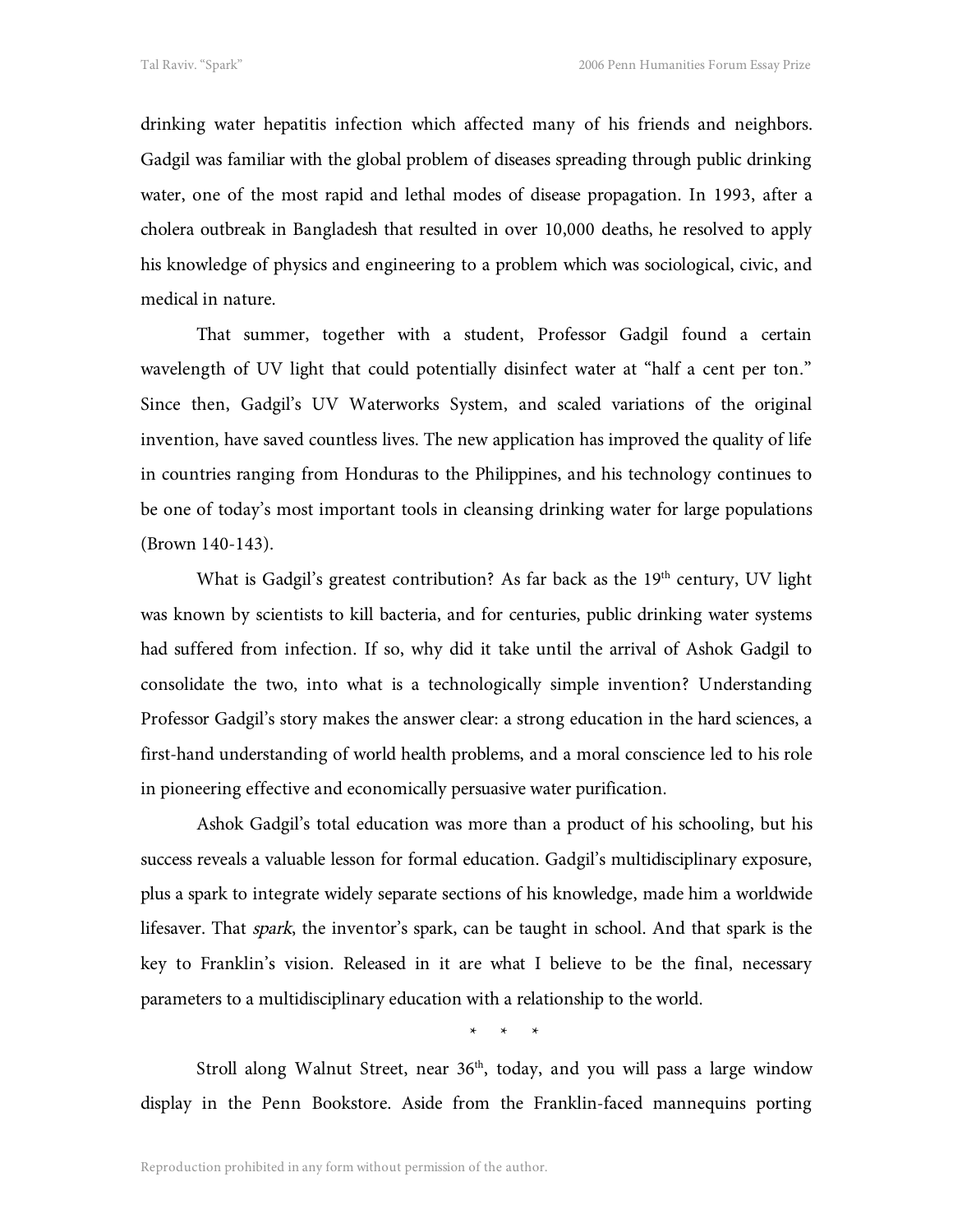overpriced Penn sweatshirts, a large portrait of Ben Franklin hangs, staring forward at the Annenberg Center. Surrounding the portrait in large print are the many classifications one might use for Franklin's life. Among the terms in the display are Diplomat, Scientist, Writer, Publisher, and Civic Leader. To the left is the word which I believe is the most central of all to Franklin's personality and vision for education. Aside from his huge role in our nation's history, the Penn Bookstore reminds passersby, Benjamin Franklin was also an Inventor.

What is invention? Many might flatly answer with "the child of necessity." Certainly, most inventions respond to a need, but a need will not necessarily inspire innovation. Inventing requires knowledge of the world and its properties, and an attitude that it should be challenged – and can be changed. Attitude is the key ingredient, not genius or brilliance. Albert Einstein spent his college years around books and meetings about the philosophy of science. His observations of the pattern of history gave him the insight that nothing is sacred in scientific knowledge. When his mind rolled around to the experimental inconsistencies surrounding the 19<sup>th</sup> century theory of light, he was more inclined to overhaul the conventional theory than to scramble to explain it (Howard). Richard Feynman, another Nobel-prize winning physicist famous for his irreverent attitude, wrote "Science is the belief in the ignorance of experts" (Feynman 187).

The two fundamental methods of invention are integration and differentiation. To invent by integration is to combine two or more ideas on any level. It's that simple. Most inventions can be attributed to integration. To try naming a few physical inventions: the outboard motor on a boat, the ATM machine, or the city mural are all products of integration. One of many academic ideas attributed to integration might be the computer science of artificial evolution, where natural selection is applied to "embryonic" circuits until they evolve into something which can perform a calculation as complicated as the cube root of an input (Koza).

Differentiation feeds on integrative inventions. What if, in creating combinations, an inventor combines too many things? That invention could still be useful and innovative, but was something overlooked? Maybe combining less would have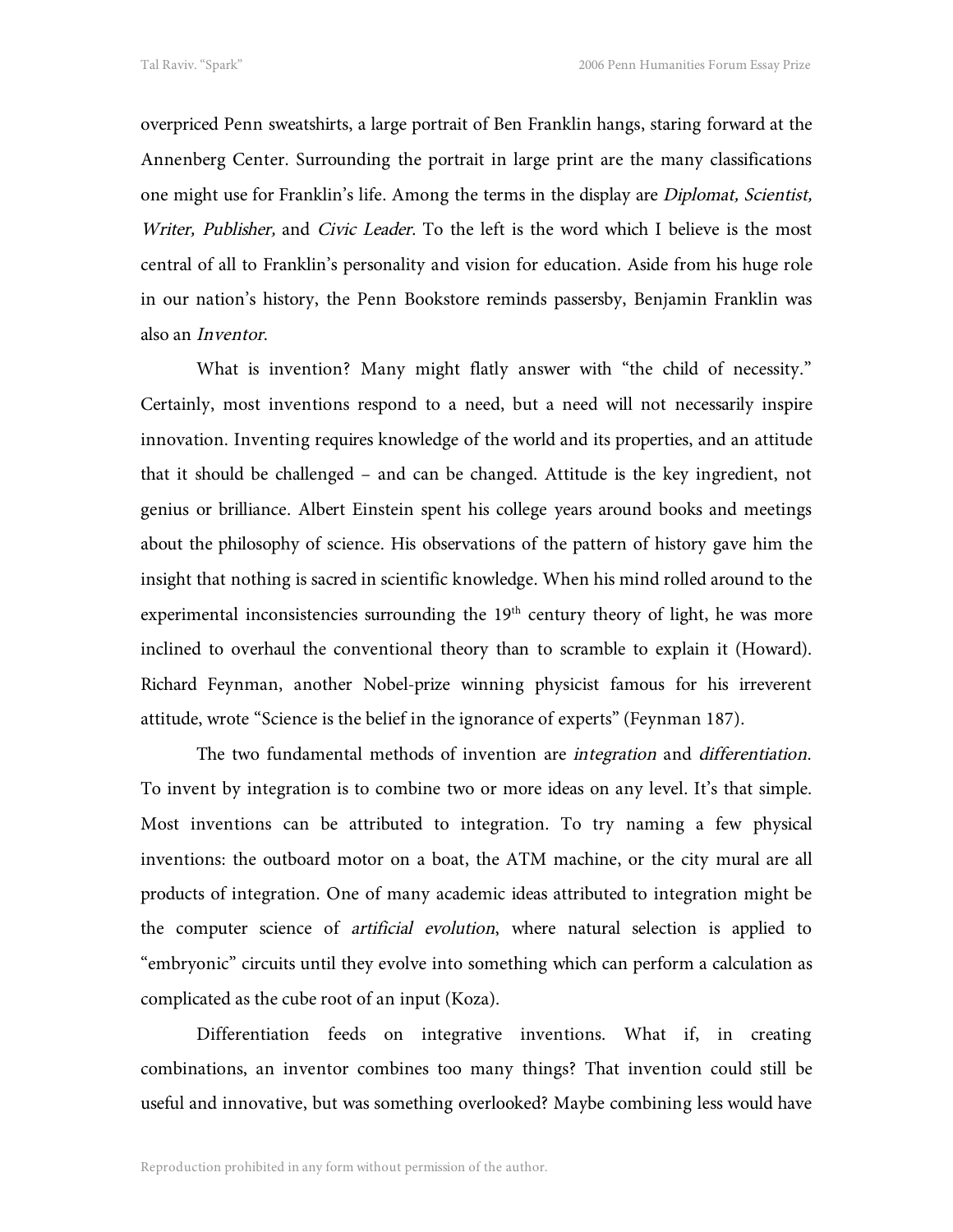yielded something else? Differentiation is picking apart an existing idea – questioning what we take for granted about something. To invent by differentiating, make a list of the parts, attributes, and assumptions of an idea; delete or replace any one; put it all back together; and step back to see what you've made. It's bound to be novel, maybe even useful. Many highly effective art movements, such as impressionism, have evolved this way. Why does painting have to be detailed? The recently publicized \$100 Laptop project of the MIT Media Laboratory is also a "differentiated" invention; the object is to create a portable computer with far less ornamental features than an "obese" personal computer. The hand-crank powered fully-functional laptop will be mass produced and distributed to students in developing countries, to connect them with the massive knowledge network of the world wide web (Negroponte).

These two methods of invention do not explain all inventions, how the inventors themselves came up with the idea, or how to solve from a problem. Inventors use both processes in many inventions. However, if we can map inventions on these terms, we clearly see what an inventor should know.

To integrate, an inventor's knowledge must have breadth and depth. She must know of the problems in other fields. She must understand the different ways of thinking in different fields. She must know at least how to start any intellectual excursion in a field besides her own. More than just knowing about other subjects, she must above all appreciate their value and potential in relating to her field. A good anthropologist understands the basics of microeconomics, and a biologist commonly uses statistics. There are many more combinations and reapplications waiting to be made. Furthermore, to integrate, an inventor should also possess a depth of knowledge in a certain field. To identify a worthwhile problem, one must often be at the raw edge of knowledge and understand what has been solved and left unsolved. It took a medical scrub technician like Thomas Fogarty, present at many cardiovascular surgeries, to invent the balloon catheter in 1961. Of course, Fogarty was also a fly-fisher and used his skills in the sport to tie together the first prototype (Brown 12-17). An inventor should be an expert in something.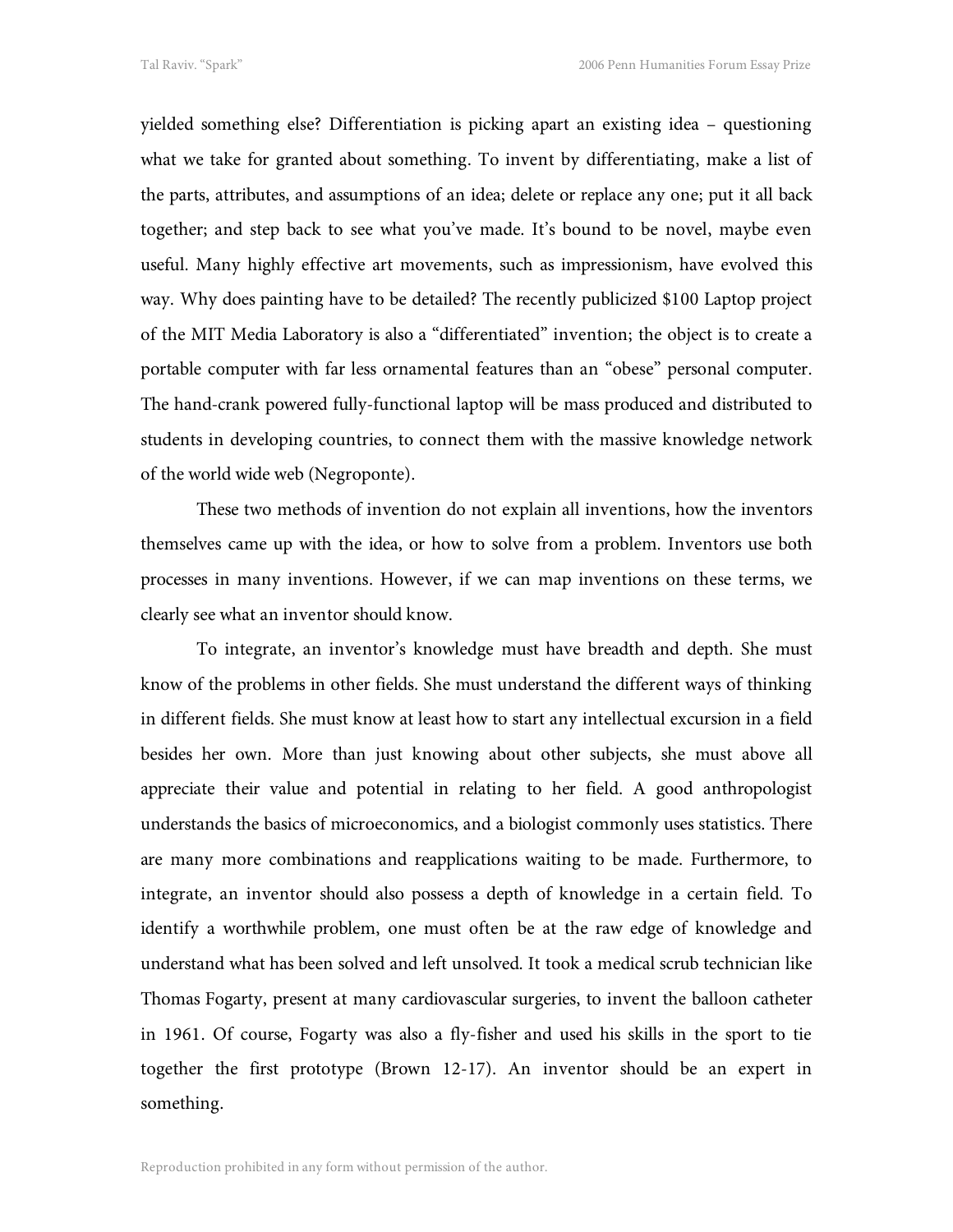On the other hand, to differentiate, an inventor must know how to laugh at the world. He must have the attitude that nothing is sacred and that everything is worth questioning. He must feel that there is no reason for light switches to be shaped the way they are, that cell phones don't necessarily need to connect to central towers, or that a story does not have to be told in chronological order. The more fundamental the assumptions he challenges, the more significant and disruptive the final idea.

Benjamin Franklin, the inventor, proposed a school that would graduate inventors. His multidisciplinary curriculum communicates more than a lot of separate knowledge; it displays the connections between disciplines as explicitly as possible. Franklin strings together seemingly disparate subjects, moving seamlessly from economics to mechanical engineering, sliding from history to oratory. It is clear from the proposal that Franklin's "youth" would study many different subjects over the course of their education. But multidisciplinary means more than learning many *different* things. It is about learning what the different fields share.

On the surface, there's not much in common between businessmen and journalists. Businessmen create reality out of appearances; journalists work to restore appearances back to reality (in theory). What they must both do well, however, is communicate their ideas with language. There are few things more glaring from Franklin's proposal and his footnotes than his insistence on teaching language, the English language, and teaching it in all its forms. No professional can escape the need to communicate, and often a person's communication skill can act as the soft link in an entire chain of accomplishments. Writing and speaking are the most efficient ways of communication, and their refinement can only increase the traffic within and between fields. As Ludwig Wittgenstein famously wrote in Tractatus Logico-Philosophicus, "The limits of my language mean the limits of my world."

\*\*\*

At a recent "case-interview workshop" deep within Hunstman Hall, a representative from the consulting firm Mercer Oliver Wyman addressed a packed crowd of business-casual upperclassmen and essentially said, "When we hire you, we don't care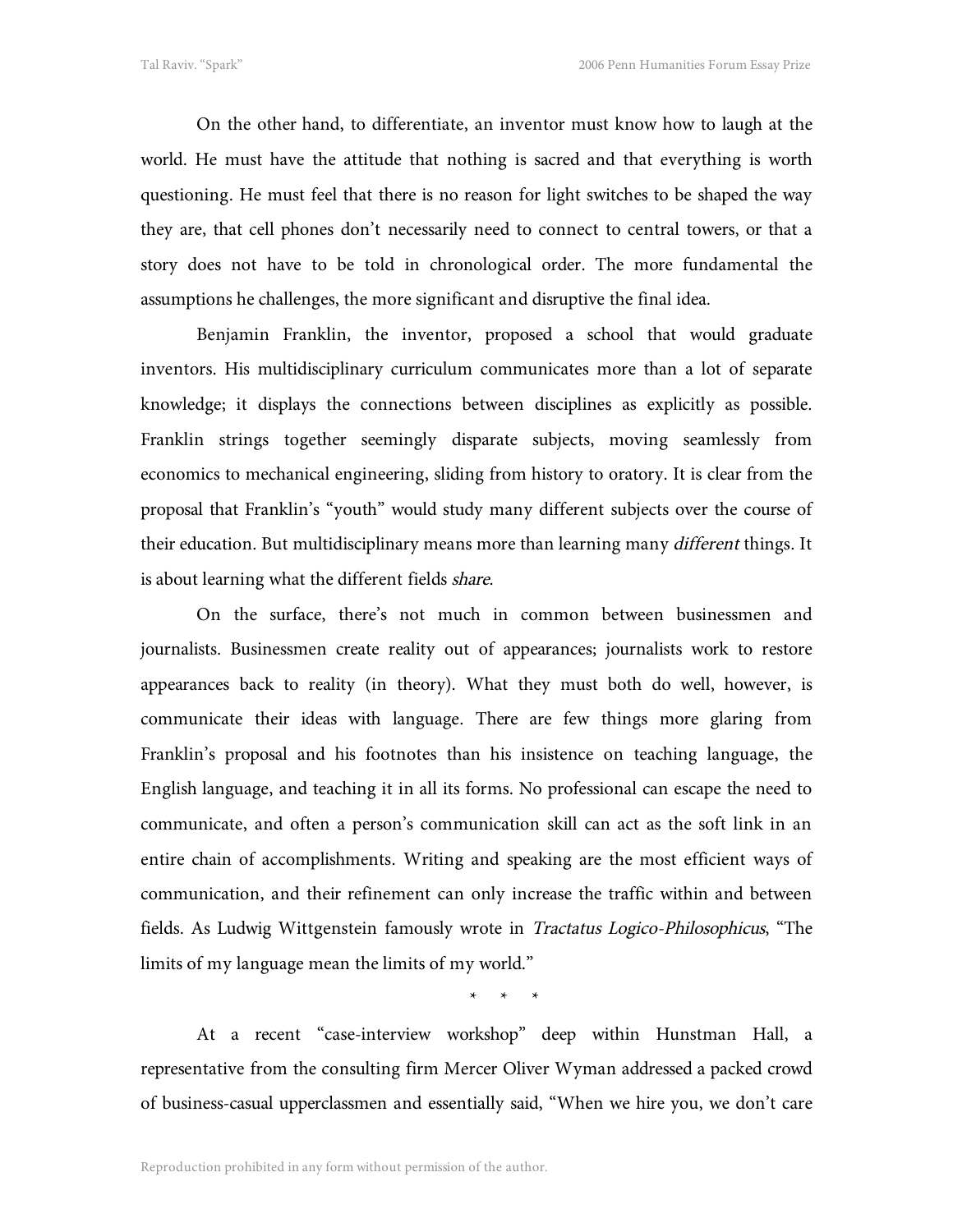what you know, we're interested in whether you can think." Undergraduate education today provides a substrate for learning how to think. In the age of extreme specialization, teaching for a certain occupation is inefficient. What is efficient is for college to explicitly (but not exclusively) focus on teaching thinking. The end is to learn mindset over facts. Absorbing the original, the basic, the crucial – the ability to think critically – is the highest purpose of undergraduate education.

I experienced one of my largest educational disappointments last semester in Molecular Biology. It was my first time learning biology in five years, and the first two weeks for me were intellectually incredible. I felt I had gained a new way of analyzing the world. I admired the broad new principles that tied together much of what I had learned in chemistry and physics, and I considered switching my major. I couldn't wait for the rest of the semester, but I would be let down. To use a softening simile, what happened next was akin to having spent two weeks learning how an airplane flies, and taking the next 10 weeks to memorize the nuances among Boeing passenger jets. Most of the course was dedicated to learning arbitrary special cases of the physical and chemical principles that govern arbitrary types of cells; a large part of each test was pure memorization. As an undergraduate, replacing the class with an advanced chemistry course would have been far more worthwhile.

Retooling a standard biology course around to teach thinking over knowledge is remarkably simple. Small detail changes can shift the entire bearing of the course. Although the possibilities are endless, Ben Franklin offers a few basic suggestions. First, make a class hands-on and minds-on. True, my classmates and I spent three hours every Tuesday night in the undergraduate laboratory, and most of it involved pipetting and centrifuging our test tubes, but we were following a cooking recipe – not designing our own experiments. Even in writing seminars, students learn writing by writing, not by recopying successful essays; so what exactly were we doing in that biology lab? For studying the natural sciences, Franklin advocated "excursions to neighboring plantations" where youth would not only observe, but also reason about applied agronomy. When discussing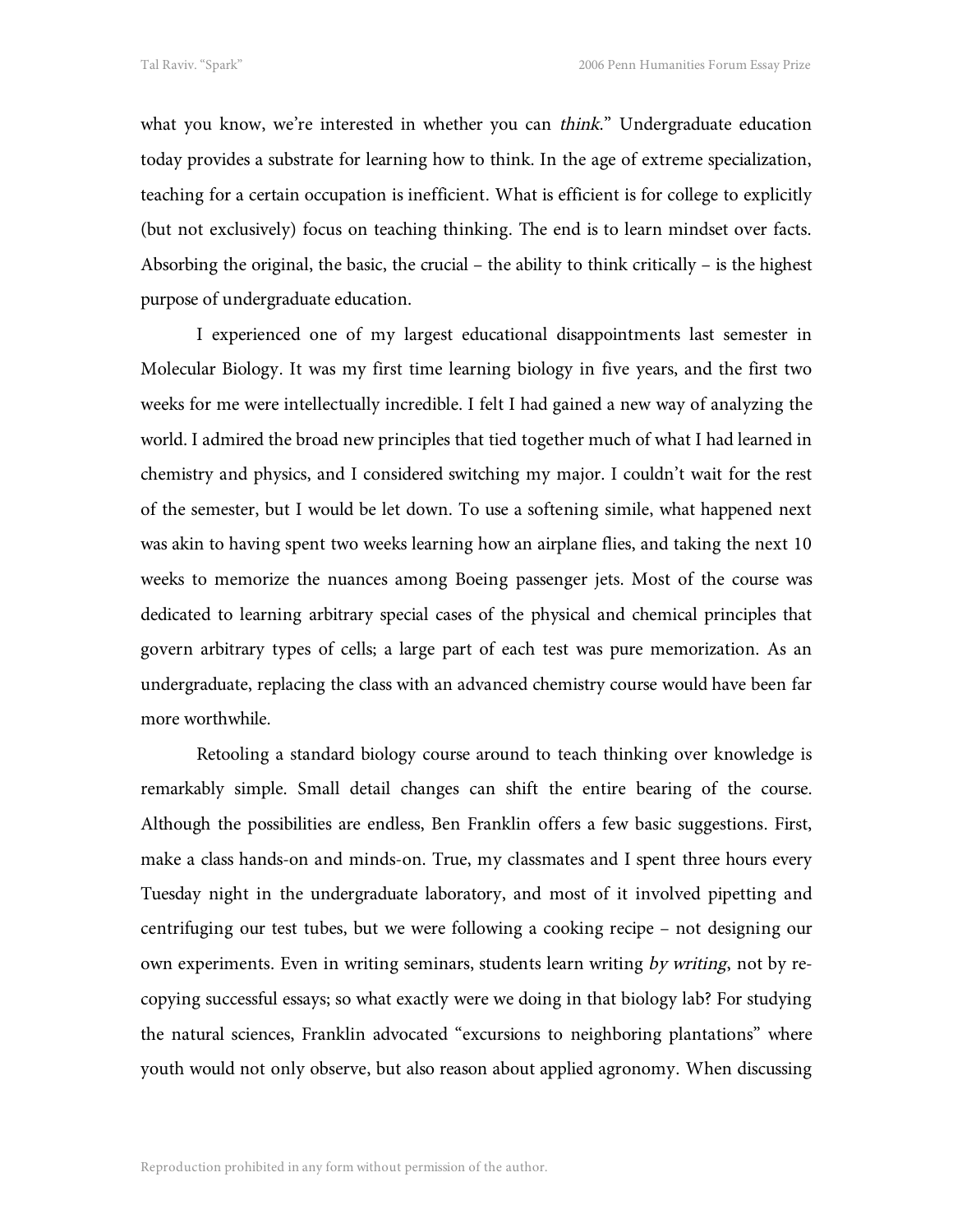student debates, he emphasizes that students would learn to apply logic and reason, to think with agility.

If a course wants to teach thinking, it must test thinking. In the same semester, my two engineering courses were my largest educational satisfactions. In Biomechanics and Material-Energy Balances, I memorized no formulas and no constants, but picked up a complete engineering way of thinking. Our tests were open anything-you-can-fit-in-abackpack, and yet remained highly challenging. Each test problem was nothing more than a puzzle, and the sciences of chemistry and physics were the rules for playing. When a course aims to teach thinking, assignments and examinations must be problems, not questions. At this point, am I more prepared to design an open chemical system, or test the presence of a new pathogen?

Breadth and depth are not enough; an inventor needs attitude. An inventor is prepared to think in the future, appreciate the fallibility of the status quo, and have a strong sense of perseverance – both with himself and against outside opinions. Benjamin Franklin knew this well. His entire life was occupied with nudging the status quo forward, from the first issue of The Pennsylvania Gazette to his role in shaping the American Revolution. In his very first footnote, Franklin quotes Charles Rollin at length about the perils of "blindly following the footsteps of those who have gone before us." Franklin does not propose, however, to explicitly teach youth to question authority. Instead, he repeatedly advocates the teaching of history. What can history show about change, the fallibility of the status quo, and attitude? Everything. If there's a consistently observable and predictable pattern in history, it is that of innovation, initial resistance, and widespread change. The smartest lesson from history is to keep an open mind.

\*\*\*

Did Ben have his way? By this interpretation, we should evaluate whether students receive a multidisciplinary education, if they have sufficiently learned how to think, and whether we encourage the right attitude. Or even better, one can open a recent issue of the Pennsylvania Gazette, "the alumni magazine of the University of Pennsylvania," and read the latest alumni profiles, articles on what five selected Penn graduates are currently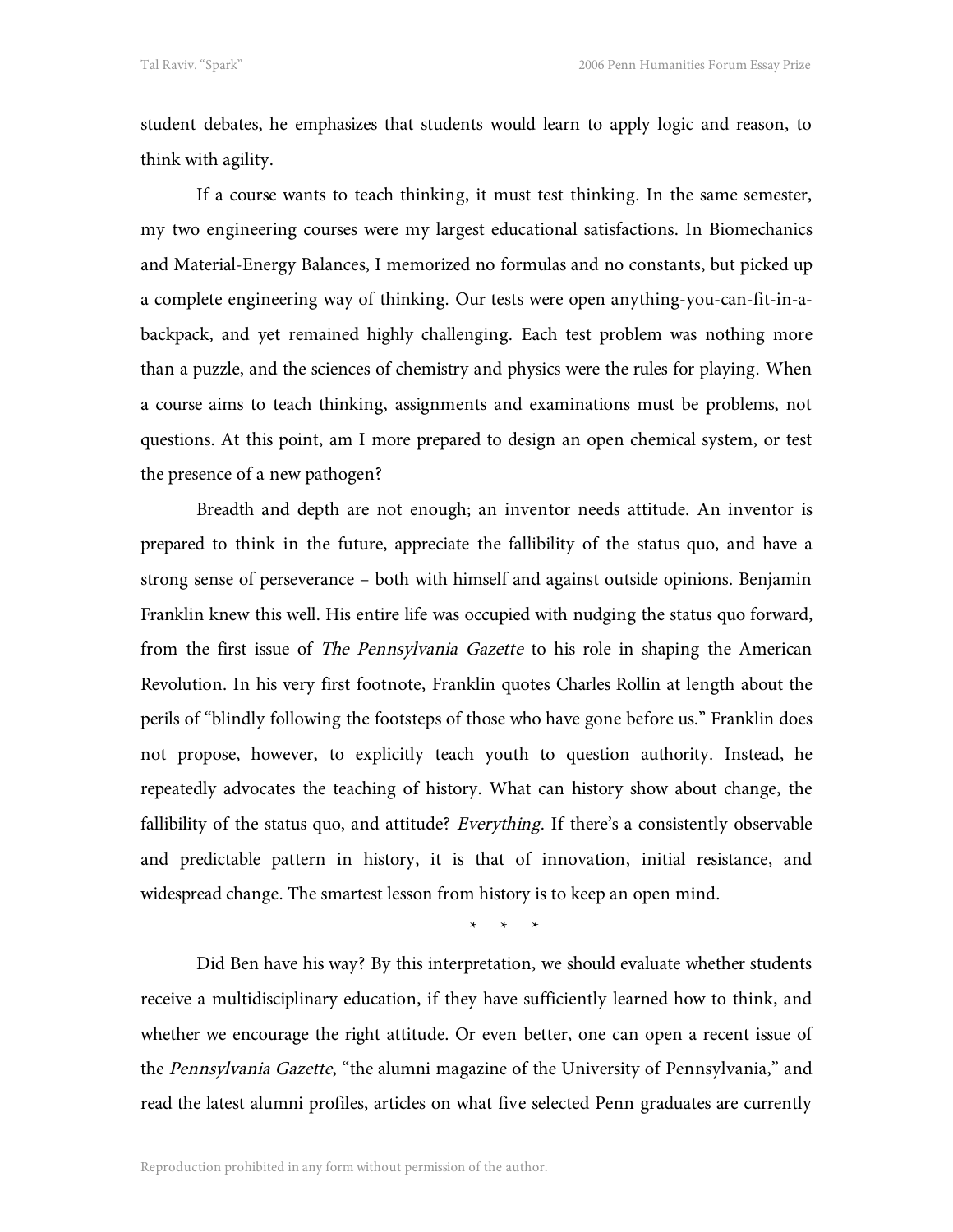working. But giving examples is definitely futile. I could expound on how Penn is one of the most interdisciplinary institutions in the world; I could mention how few, if any, other universities surpass Penn's quantities of diverse research nodes and the links between them. On the contrary, I can list undergraduate classroom experiences, or complain that the physics department doesn't collaborate enough with the veterinary school. Even if we could authoritatively calculate an IBHHHW quotient, say "36.0  $\pm$  0.2," it would leave us wondering about what's next, anyways. Asking "are we there yet?" is not the right question; asking "where are we going?" is better.

As a resident of Florida, I can frankly say that building strong walls for a house is one thing; designing a house to withstand a hurricane is quite another. Likewise, it is far clearer, more flexible, and more focused to describe a university's mission for undergraduate education in terms of ends than in terms of means. More than specific initiatives such as the Weiss Tech House, or the Engineering-Wharton product design course, the entire educational mission should be invention and problem-solving. With invention as the ultimate focus of a Penn education, everything else will fall into place. Like reading *The Economist* or checking our email, creating an inventive environment is something of which we can always do more. This is how Penn can rise "from excellence to eminence" (Gutmann).